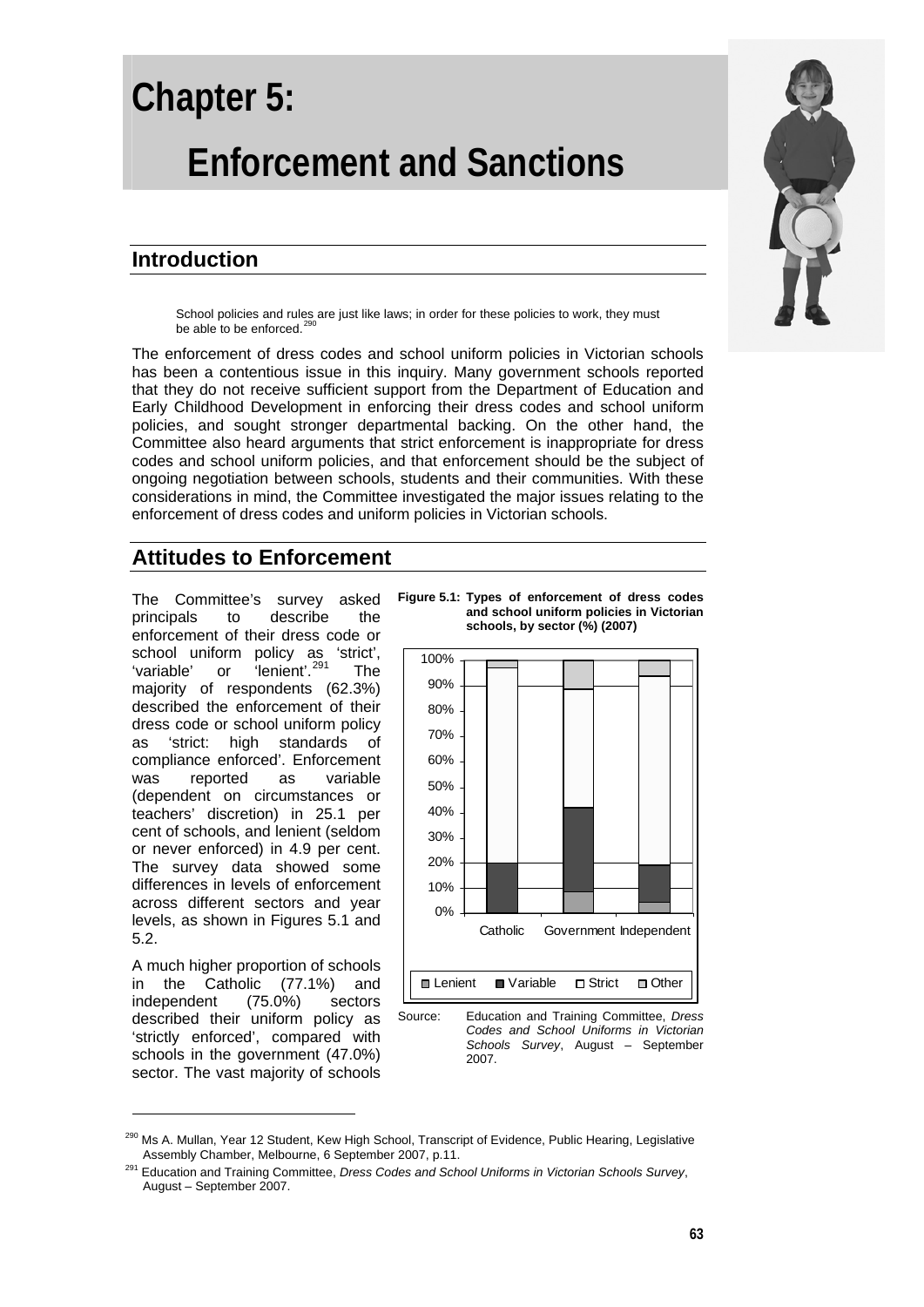#### **Inquiry into Dress Codes and School Uniforms in Victorian Schools**

**'[Enforcement of the uniform policy] is one of the most challenging things we have to keep on top of in terms of our day-to-day running of the school. The school's authority is constantly being questioned.'** 

Committee Survey

reporting 'lenient' or 'variable' enforcement were in the government sector, with no Catholic schools reporting 'lenient' enforcement at all. Special schools are the only ones more likely to have 'lenient' or 'variable' rather than 'strict' enforcement. While all other schools are most likely to 'strictly' enforce their dress codes and uniform policies, the proportion of 'strict enforcement' is highest at secondary level (76.6%) and lowest at primary level  $(57.4\%)$ .<sup>[292](#page-1-0)</sup>

In the survey, 43 respondents (7.5%) opted to make an alternative comment about the enforcement of their dress code or school uniform policy, rather than select one of the options provided. Most of these comments indicated that the school uniform is optional or recommended, and therefore not enforced. Four respondents indicated that their SunSmart policy is 'strictly' enforced but that enforcement of the school uniform is otherwise 'flexible' or 'lenient'. Three expressed a 'friendly and understanding' approach to enforcement, exercising leniency when circumstances at home make compliance difficult, such as 'if the weather is miserable and washing has piled up'.<sup>[293](#page-1-1)</sup>

The Committee believes that the importance of 'strictly' enforcing a dress code or school uniform policy depends on the rationale behind it. If schools choose to have a

**Figure 5.2: Types of enforcement of dress codes and school uniform policies in Victorian schools, by level (%) (2007)** 



Source: Education and Training Committee, *Dress Codes and School Uniforms in Victorian Schools Survey*, August – September 2007.

uniform in order to create a disciplined learning environment and a neat, wellpresented public image, then strict enforcement may be necessary. For schools whose dress code or uniform policy is underpinned more by considerations of practicality and cost, a more relaxed approach to enforcement may be preferable.

Comments in the Committee's survey indicated that schools with high numbers of students at risk of disengagement from learning are likely to prioritise student engagement and attendance over the enforcement of dress codes or school uniform policies. For example:

I have students with multiple piercings, dreadlocks and tattoos. They come to school every day without fail – even if a little hungover. A strictly enforced uniform policy would disengage these kids from school and learning. We would lose them. What matters most?

Similarly, one primary school reported that challenging family circumstances sometimes present significant enough barriers to school attendance, which could be exacerbated by a strict uniform policy:

Pastoral care issues are very important, and knowledge of the family circumstance. At times a student may be in a home situation that is in crisis, and simply coming to school may be the primary objective, and the strict enforcement of 'correct' uniform may be a blocker.

<span id="page-1-1"></span><span id="page-1-0"></span>

<sup>&</sup>lt;sup>292</sup> ibid.<br><sup>293</sup> Respondents, Education and Training Committee, *Dress Codes and School Uniforms in Victorian Schools Survey*, August – September 2007. 294 ibid. 295 ibid.

<span id="page-1-3"></span><span id="page-1-2"></span>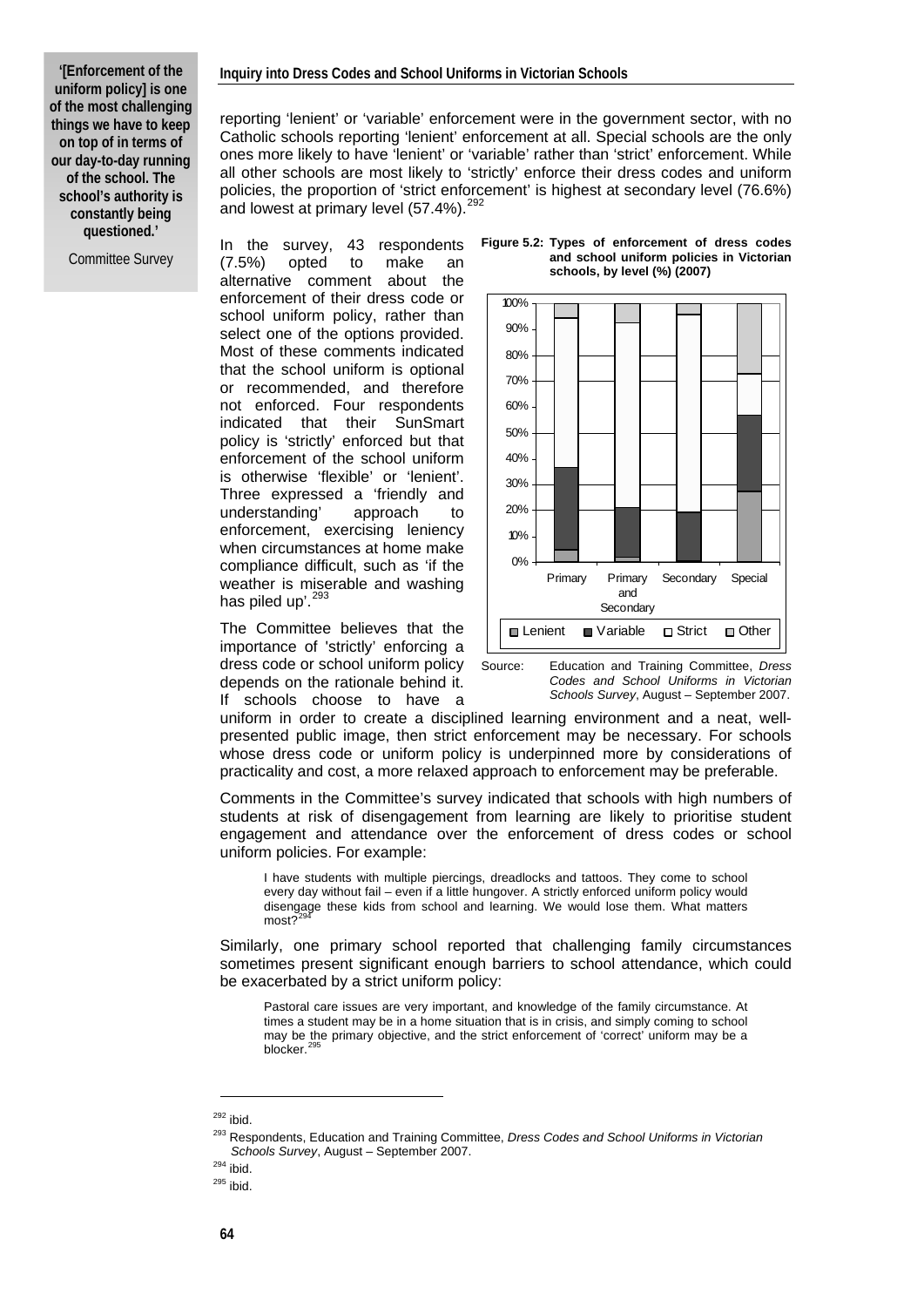Another primary school indicated that prioritising attendance does not mean that a school uniform policy is not enforced; only that non-punitive measures may be applied:

We have enough of a challenge in getting our children to school, many from Koorie families, thus emphasis on uniform is important but I would seek support for the children rather than punish  $[them].<sup>2</sup>$ 

The Committee acknowledges the effect that the strict enforcement of a school uniform policy may have on some students' attendance and engagement, and commends the above schools in their efforts to adapt their enforcement procedures to the needs of their students.

The Committee also notes that even schools without uniforms usually place some limitations on student dress. They therefore also need to determine appropriate levels of enforcement as part of the development of their student dress code. As many of the limitations contained in a general dress code are made for reasons of health and safety, some may need to be 'strictly' enforced. Of the 16 schools in the survey indicating that they have a 'General dress code' only, three reported having 'strict' enforcement, with the majority (56.2%) reporting that enforcement is 'variable'.<sup>[297](#page-2-1)</sup>

## **The Importance of Consistency**

Although the Committee accepts that variance might reasonably exist between schools' attitudes to enforcement of a dress code or school uniform policy, a number of submissions noted the importance of consistent approaches to enforcement *within* schools. The Committee heard throughout the inquiry that inconsistent enforcement of a school uniform policy can cause resentment in the school community. Mr Anton Leschen, Regional Programs Manager, The Smith Family, told the Committee that inconsistent enforcement of a school uniform policy may be particularly resented by families who struggle to meet its cost:

…a school seems to tolerate deviation from the rule for a while and then attempts a 'clean-up', much to the students' disappointment. The rush is then on for students to return to their full uniform in an attempt to avoid detention or humiliating schoolyard rubbish duty...an unwavering school uniform policy is vital in ensuring that the huge expense of secondary school uniforms is validated.<sup>2</sup>

One comment in the Committee's survey also noted the difficulties experienced by teachers attempting to enforce the school uniform in a school where not all teachers implement the policy consistently:

Our school has a uniform policy; however, it can only be enforced if ALL staff are on board. It is extremely difficult to be a teacher who enforces uniform wearing when others do not, and allow the students to be 'out of uniform'. Uniform is really an all or nothing issue.

Students too noted the importance of consistent enforcement of a school's dress code or uniform policy:

We believe that, whether students have a good or bad track record, the punishment should remain the same... In our school we recognise that it is important to enforce the use of school uniform, but perhaps it is not as well executed as it could be… Some teachers are lenient in the discipline, and others enforce the policy brutally. Also, the student is another variable in enforcement equalisation. If the student has a good track record, the teacher may let it slide.<sup>3</sup>

<span id="page-2-0"></span><sup>&</sup>lt;sup>296</sup> ibid.<br><sup>297</sup> Education and Training Committee, *Dress Codes and School Uniforms in Victorian Schools Survey*,<br>August – September 2007.

<span id="page-2-2"></span><span id="page-2-1"></span><sup>&</sup>lt;sup>298</sup> Mr A. Leschen, Regional Programs Manager, The Smith Family, Transcript of Evidence, Public

<span id="page-2-3"></span>Hearing, Melbourne, 14 May 2007, pp.3-4.<br><sup>299</sup> Respondent, Education and Training Committee, *Dress Codes and School Uniforms in Victorian Schools Survey*, August – September 2007.

<span id="page-2-4"></span><sup>&</sup>lt;sup>300</sup> Mr R. Nyaguy, Year 10 Student, Sandringham College, Transcript of Evidence, Public Hearing, Legislative Assembly Chamber, Melbourne, 6 September 2007, p.13.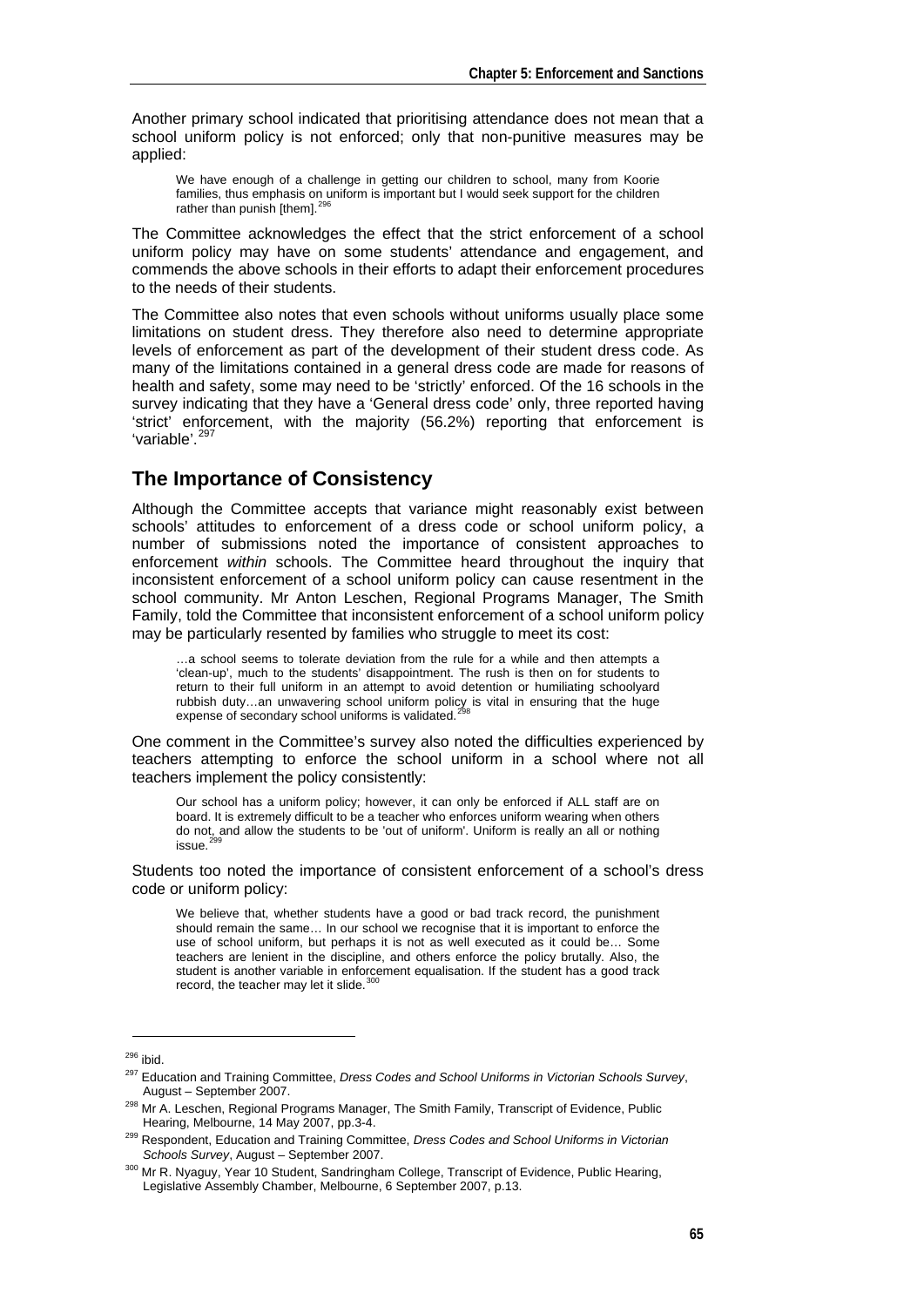**'There is something disheartening about being told off for wearing the wrong coloured socks. The colour of my socks has got nothing to do with who I am or what I am capable of.'** 

Ruby Franklin, Year 7 Student, Eltham High **School** 

The Committee believes that dress codes and school uniform policies should set out clear expectations regarding how they will be enforced. It is especially important that schools expecting high standards for enforcement of the dress code or uniform policy also set out processes by which short- and long-term exemptions may be formally requested. These expectations should be developed in consultation with, and actively communicated to, students, parents, teachers and other members of the school community.

The Department of Education and Early Childhood Development's current guidelines do not outline how an infringement of a dress code or school uniform policy should be defined, or how strict or lenient schools should be in enforcing their policies. In the Committee's view, additional advice may be desirable, to ensure that school leaders recognise the need to clearly articulate expected standards for compliance and enforcement.

**Recommendation 5.1:** That the Department of Education and Early Childhood Development require schools to establish, in consultation with their communities, clear expectations regarding compliance with their dress codes and school uniform policies, to ensure that a consistent approach to enforcement is applied throughout the school.

## **Impact on the School Environment**

A common complaint heard by the Committee was that the enforcement of a school uniform policy can be time-consuming for teachers. A comment from Mr Brian Burgess, Victorian Association of State Secondary Principals, suggests that this is especially true for trivial, everyday infractions:

…the policing of school uniforms is a very time-consuming process for schools, mostly at the low level, 'I've left it in the wash,' or, 'The dog ate it,' or something along those  $lines<sup>3</sup>$ 

The Committee found that in some schools, teachers are asked to enforce uniform policies to a minute level of detail. For example:

Recently our school has started to crack down on socks…They have been going through mainly the younger year levels and getting them to take off their shoes to make sure they do not have colours, stripes or symbols on their socks, even below the shoe<br>lines, and even those who wear pants.<sup>[302](#page-3-1)</sup>

One parent also lamented the impact on teacher professionalism in a school where enforcement of the uniform has been made a high priority:

The staff at our school have become uniform police rather than educators. What a waste of their skills! $30$ 

Indeed, submissions from schools without a uniform, including Spensley Street Primary School and Eltham High School, noted that one of the benefits of not having a school uniform is that it enables teachers and principals to focus on more important matters.<sup>[304](#page-3-3)</sup> A teacher from Princes Hill Secondary College made a similar comment:

…after working in schools with uniforms I am very grateful to be in a school where the large investment in time and energy required to enforce uniform policy is not needed. We can spend our time teaching rather than policing.<sup>[305](#page-3-4)</sup>

<span id="page-3-0"></span><sup>301</sup> Mr B. Burgess, President, Victorian Association of State Secondary Principals, Transcript of Evidence,

Public Hearing, Melbourne, 30 April 2007, p.2.<br><sup>302</sup> Mr N. Dubbeld, Year 10 Student, Warragul Regional College, Transcript of Evidence, Public Hearing,<br>Legislative Assembly Chamber, Melbourne, 6 September 2007, p.16.

<span id="page-3-3"></span><span id="page-3-2"></span><span id="page-3-1"></span><sup>303</sup> Ms K. Clarke & Mr L. Challis, Parents, Written Submission, June 2007, p.1.<br>304 Spensley Street Primary School Parent Association, Written Submission, May 2007, p.1; Eltham High<br>School Council, Written Submission, May 2

<span id="page-3-4"></span><sup>305</sup> Princes Hill Secondary College, Written Submission, May 2007, p.7.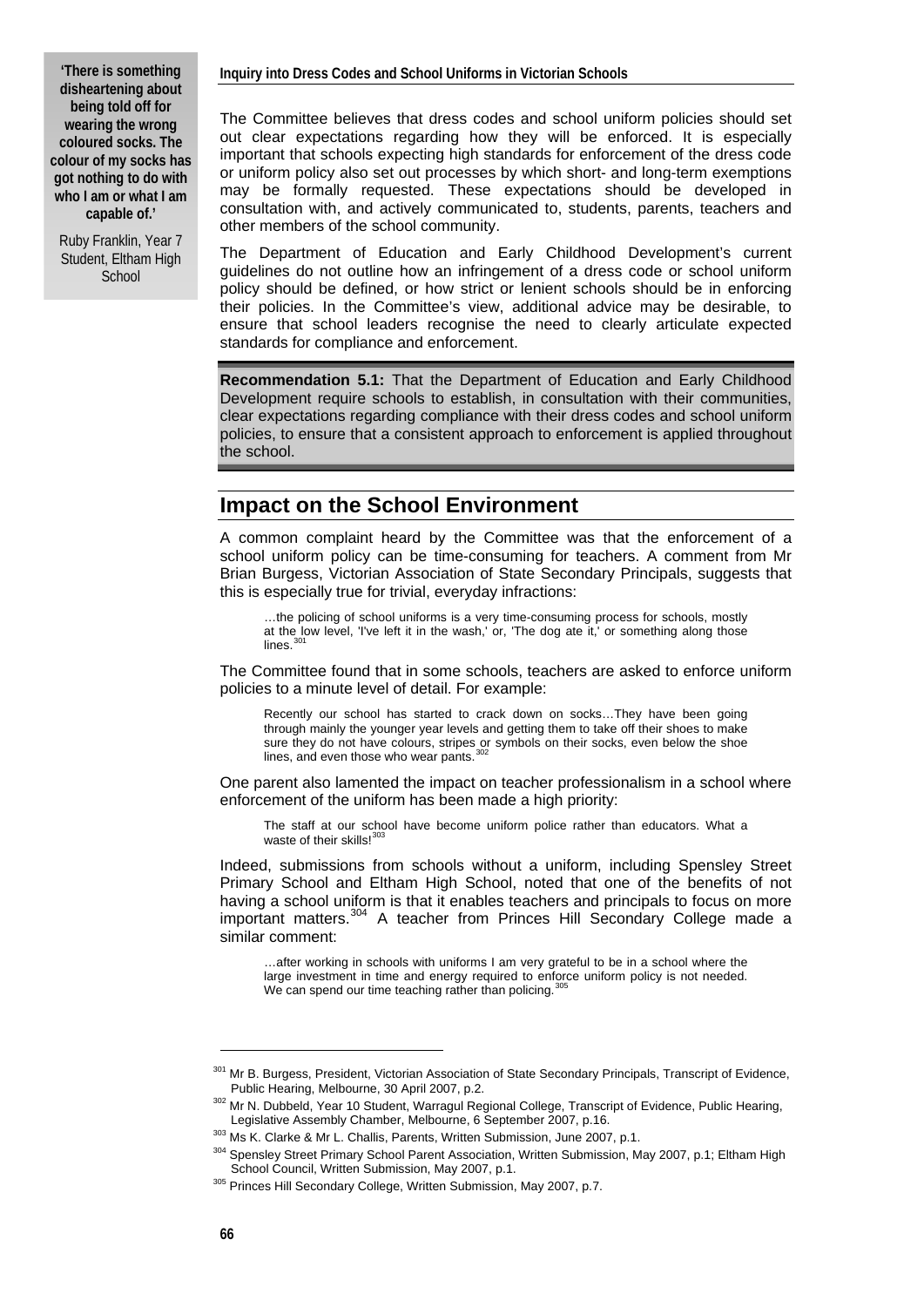The Committee supports the view that the enforcement of a dress code or school uniform policy should not be expected to constitute a significant element of a teacher's workload.

On the other hand, some submissions claimed that school uniforms improve general student behaviour, thereby reducing the need for teachers to spend time on other disciplinary issues.<sup>[306](#page-4-0)</sup> Both primary and secondary students also made comments to this effect:

When students have school uniform on, they are ready to work and are not silly because they are representing the school. When they do not wear uniform, they go silly and think they do not have to do anything; they think it is a free day where they can do anything they want.  $307$ 

It sets boundaries between school, home, work and leisure. Once a student puts on a school uniform, they are in school mode; once they take the school uniform off, they are in home or leisure mode. It helps to keep students in an appropriate frame of mind during the school day. [308](#page-4-2)

In the United States, school discipline has been associated with compulsory school uniforms. When the Long Beach Unified School District, California, became the first US district to introduce compulsory school uniforms in 1994, dramatic improvements were reported in student behaviour.<sup>[309](#page-4-3)</sup> After visiting the district, the then US president Bill Clinton endorsed compulsory uniforms in a 1996 address to the nation:

We have a basic, old-fashioned bottom line. We must get violence out of our schools, and we must put discipline and learning back in our schools. If it means teenagers will stop killing each other over designer jackets, then our public schools should be able to require their students to wear school uniforms. If it means that the schoolrooms will be more orderly, more disciplined, and that our young people will learn to evaluate themselves by what they are on the inside instead of what they're wearing on the outside, then our public schools should be able to require their students to wear school uniforms

It should be noted, however, that the introduction of the compulsory school uniform policy in Long Beach was simultaneously backed by a renewed commitment to the enforcement of student discipline. Academics David Brunsma and Kerry Rockquemore have therefore dismissed the causal relationship between school uniforms and behaviour claimed by the Long Beach District, suggesting instead that the accompanying emphasis on discipline was responsible for the improvement.<sup>[311](#page-4-5)</sup>

Students from schools without uniforms assured the Committee that students in uniform are not necessarily better behaved. This comment from a student at Princes Hill Secondary College suggests that the association between school uniforms and student discipline is fallacious:

Schools with a strict dress code and uniform give the impression that they have a strong disciplinary system, but all schools put as much energy into applying a strong code of conduct, and lack of uniform does not mean that student conduct is any worse than in a uniformed school.<sup>[312](#page-4-6)</sup>

<span id="page-4-0"></span><sup>&</sup>lt;sup>306</sup> For example, Mr P. Moore, Teacher, Written Submission, March 2007, p.1; Carrum Downs Primary<br>School Council, Written Submission, June 2007, p.1.

<sup>307</sup> Ms A. Beattie, Year 6 Student, Stockdale Road Primary School (Traralgon), Transcript of Evidence,

<span id="page-4-1"></span>Public Hearing, Legislative Council Chamber, Melbourne, 6 September 2007, p.9.<br><sup>308</sup> Mr L. Deegan, Year 10 Student, Warragul Regional College, Transcript of Evidence, Public Hearing,<br>Legislative Assembly Chamber, Melbourne

<span id="page-4-3"></span><span id="page-4-2"></span><sup>&</sup>lt;sup>309</sup> R. Schachter 2005, 'Do clothes make the student?', *District Administration*, May 2005, p.46.<br><sup>310</sup> W. Clinton, then President, United States 1996, *The President's Radio Address*, The American

<span id="page-4-4"></span>Presidency Project website, <http://www.presidency.ucsb.edu/ws/index.php?pid=52449>, accessed on 2 October 2007.<br><sup>311</sup> D.L. Brunsma & K.A. Rockguemore 1998, 'Effects of Student Uniforms on Attendance, Behavior

<span id="page-4-5"></span>Problems, Substance Abuse, and Academic Achievement', *The Journal of Educational Research*,

<span id="page-4-6"></span>September – October 1998, p.51.<br><sup>312</sup> Ms M. Halloran-Mackay, Year 7 Student, Princes Hill Secondary College, Transcript of Evidence, Public Hearing, Carlton North, 31 July 2007, p.5.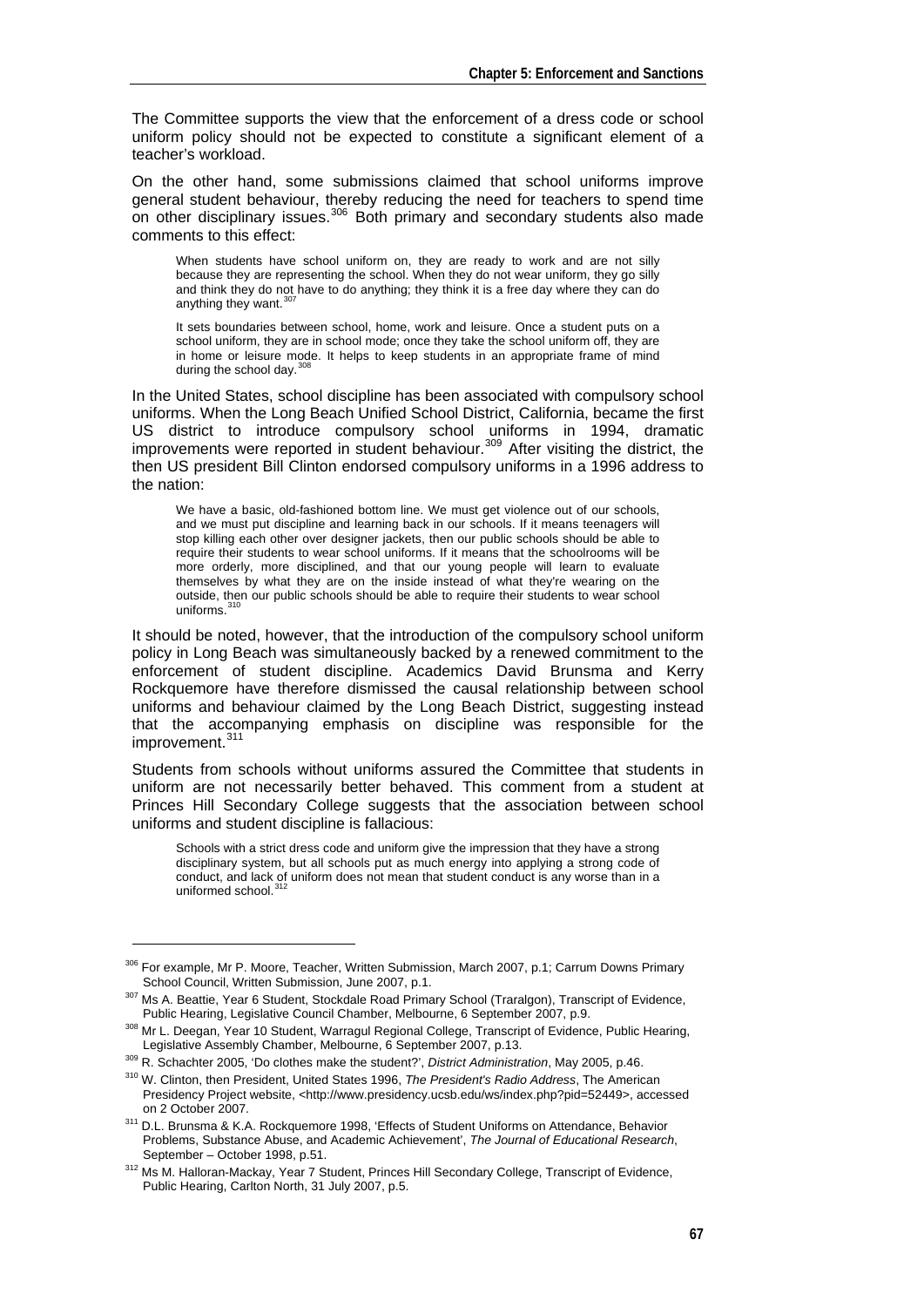**'Our school juggles continually the strong push from some middle class parents that our uniform ought to look like a private school uniform, balanced with a sense that it's contradictory to our school philosophy to be having endless punitive discussions about something as peripheral to real learning as how a student dresses.'**

Committee Survey

The Committee acknowledges that Victorian schools with and without uniforms generally maintain high standards for student behaviour, and this has certainly been the Committee's observation in its dealings with schools during current and previous inquiries.

As well as the impact on teaching time, some schools noted the effect of enforcing a school uniform policy on relationships between teachers and students. This came through strongly in a written submission from Sandringham College, which does not require students at its senior campus to wear a school uniform:

The environment the College provides and continues to develop also stresses the building and maintaining of positive, more adult learning relationships between teachers and students. Taking away the discipline aspects of uniform enforcement assists with this.

An anecdote from Ms Jacinta Cashen, President, Victorian Council of School Organisations, describing one principal's transition from a school with a uniform to one without, also supported this view:

…he was wondering why he felt so good and happy…He realised it was because at this school he did not have to spend his time in the morning asking students to put their jackets on properly or point out that they were not wearing the right shoes. Instead he was able to engage in a conversation about who they were and what they were up to and how they were going. He really noticed the significant community difference between a school that had a uniform and one that did not.

Written submissions from Princes Hill Secondary College and Eltham High School also suggested that not having a school uniform contributes to improved teacher-student relationships. [315](#page-5-2)

Nevertheless, the Committee also heard suggestions that protection of teacherstudent relationships should not inhibit the enforcement of dress codes and school uniform policies. Ms Ashleigh Mullan, Year 12 Student, Kew High School, told the Committee that the enforcement of a school uniform policy is an entirely appropriate element of the professional relationship between teachers and their students:

At the end of the day, a teacher-student relationship involves teaching and learning. It is a professional relationship. They are not there to be your best friend, and therefore should not have to think twice when enforcing a uniform policy.<sup>3</sup>

Mr Brian Burgess, President, Victorian Association of State Secondary Principals, took this argument further, suggesting that interactions over the enforcement of dress codes or uniform policies could even provide an opportunity to initiate more meaningful contact with students:

…a subtle benefit for some was that the uniform or lack of it was an excuse for a principal or an assistant principal to begin a conversation with a student, which often leads on to other matters that are impacting on the student and their schooling.<sup>31</sup>

Mr Lochlin Deegan, Year 10 Student, Warragul Regional College, also dismissed the claims that the enforcement of a school uniform policy will damage teacherstudent relationships, suggesting that the effect of enforcement on relationships 'will come down to a particular student's behaviour and mindset'.<sup>[318](#page-5-5)</sup> The Committee concurs that the attitudes of both teachers and students will be the most critical

-

<span id="page-5-1"></span><span id="page-5-0"></span><sup>&</sup>lt;sup>313</sup> Sandringham College, Written Submission, June 2007, p.1.<br><sup>314</sup> Ms J. Cashen, President, Victorian Council of School Organisations, Transcript of Evidence, Public<br>Hearing. Melbourne. 4 June 2007. p.24.

<span id="page-5-2"></span><sup>315</sup> Princes Hill Secondary College, Written Submission, May 2007, p.8; Eltham High School, Written

Submission, May 2007, p.1.<br><sup>316</sup> Ms A. Mullan, Year 12 Student, Kew High School, Transcript of Evidence, Public Hearing, Legislative

<span id="page-5-3"></span>Assembly Chamber, Melbourne, 6 September 2007, p.12.<br><sup>317</sup> Mr B. Burgess, President, Victorian Association of State Secondary Principals, Transcript of Evidence,

<span id="page-5-5"></span><span id="page-5-4"></span>Public Hearing, Melbourne, 30 April 2007, p.2.<br><sup>318</sup> Mr L. Deegan, Year 10 Student, Warragul Regional College, Transcript of Evidence, Public Hearing, Legislative Assembly Chamber, Melbourne, 6 September 2007, p.13.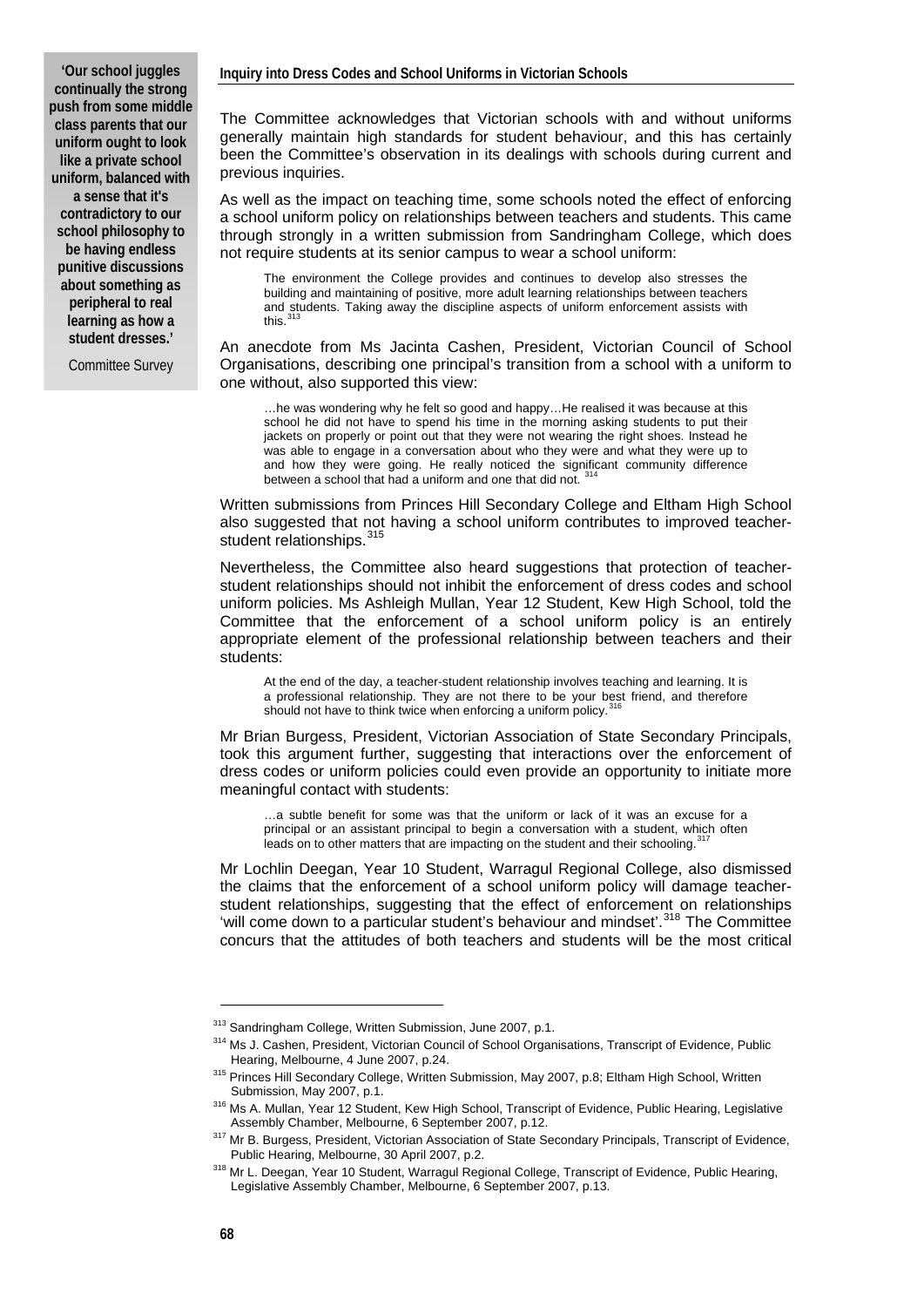factors in determining the effect of the enforcement of a dress code or school uniform policy on teacher-student relationships.

# **Appropriate Sanctions**

The Department of Education and Early Childhood Development advises schools that sanctions applied to breaches of dress codes and school uniform policies should reflect the statewide policy on student discipline:

The disciplinary measures used to enforce a school council dress code must be consistent with the school's student code of conduct and with the statewide *Student Discipline Procedures* 1994. The disciplinary measures used should reflect the graded series of sanctions contained in discipline procedures, the gravity and repetition of breaches, and considerations of the age and personal circumstances of students.<sup>31</sup>

Sanctions applied for breaches of a dress code or uniform policy typically have one or both of the following objectives: to punish the student for non-compliance with a school rule, or to remedy the breach by getting the student into correct uniform. The Committee's survey investigated how a range of such sanctions are currently applied in Victorian schools (refer Figure 5.3).

**Figure 5.3: Types of sanctions applied to minor and serious breaches of dress codes and uniform policies in Victorian schools (%) (2007)** 





1

Source: Education and Training Committee, *Dress Codes and School Uniforms in Victorian Schools Survey*, August – September 2007.

<span id="page-6-0"></span><sup>&</sup>lt;sup>319</sup> Department of Education and Early Childhood Development 2007, 'Student dress code', section 4.8 (updated May 2006), *Victorian Government Schools Reference Guide*, DEECD, Melbourne.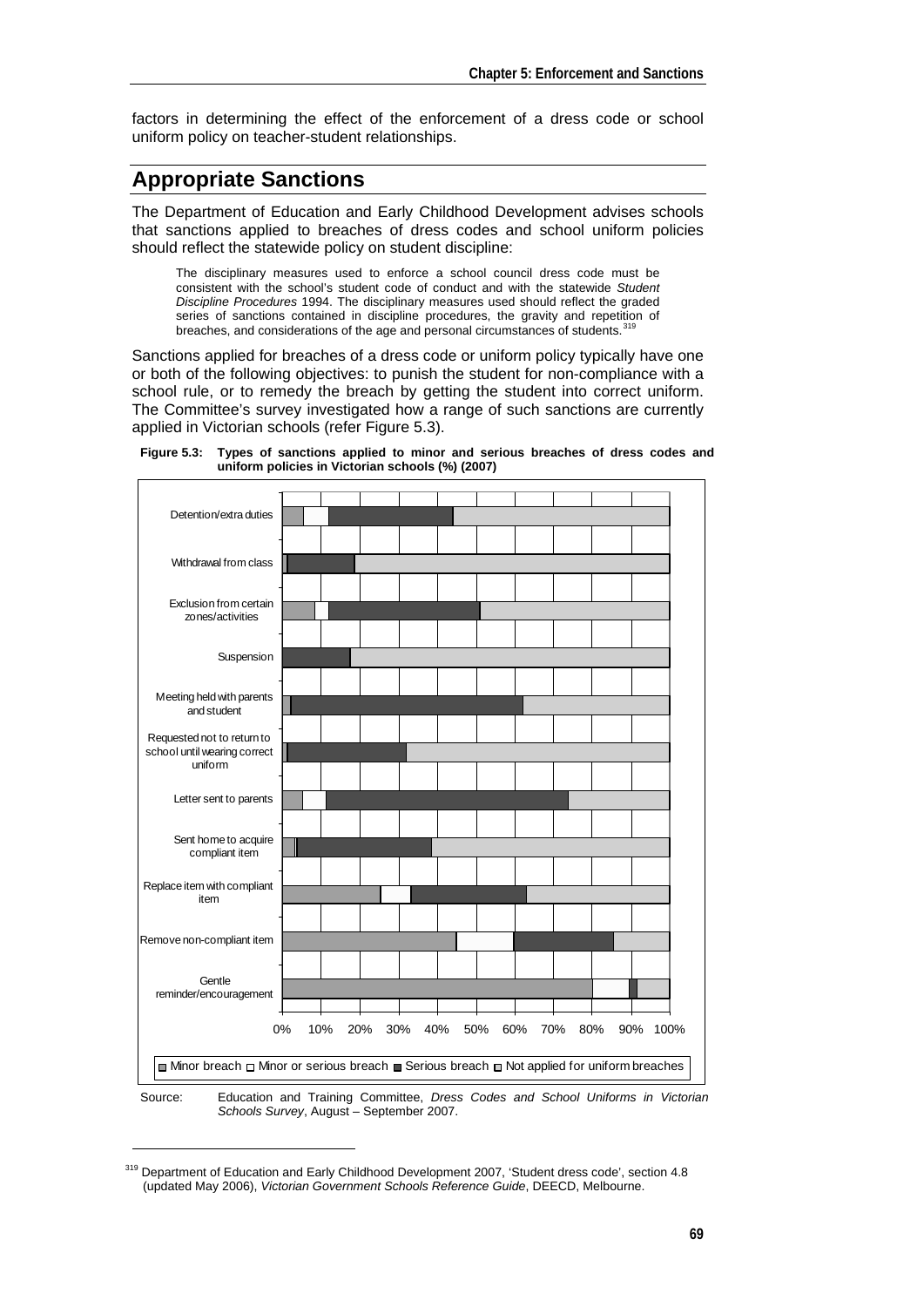Kera Burnham, Victorian Student Representative Council

#### **Inquiry into Dress Codes and School Uniforms in Victorian Schools**

Gentle reminders or encouragement are the sanctions most often used for minor breaches of a dress code or school uniform policy, applied in such cases by 89.5 per cent of schools. The next most common sanction for minor breaches is the removal of the non-compliant item (59.6%), sometimes accompanied by replacement with a compliant item supplied by the school. For serious breaches of a dress code or uniform policy, a letter to parents is the sanction most commonly applied (68.4%), followed by a meeting with parents and the student (60.2%). Suspension is the sanction applied by the smallest proportion of schools for breaches of the dress code or school uniform policy, and is only applied in cases of a serious breach.<sup>[320](#page-7-0)</sup>

Primary and secondary schools are almost equally likely to use a gentle reminder or encouragement for a minor breach of their dress code or uniform policy, but primary schools are more likely to apply such measures to serious breaches as well. Stricter sanctions, including suspension, withdrawal from class and detention, are all applied much more frequently in secondary schools.<sup>[321](#page-7-1)</sup>

The Committee discussed with students the types of sanctions they believe should be applied for breaches of school uniform policies and whether such sanctions should be the same as for breaches of other school rules. Views on both sides of the debate were heard from primary students. Ms Amanda Beattie, Year 6 Student, Stockdale Road Primary School, presented the view that all breaches of school rules are a student's choice, and should therefore all be treated similarly:

We think that students who misbehave [with respect to uniform] should be treated the same as others who break school rules, because misbehaving can be caused by a number of things, but generally it is all about choices. We also believe there should be similar punishments for breaking uniform rules as there are for our normal school rules. They are the school rules and every student must obey them.

Ms Georgia Boyle, Year 6 Student, Essendon Primary School, took an opposing view, arguing that infractions against a school uniform policy should be treated differently from other types of misbehaviour:

The punishment should vary. It should not be compared to someone who has physically hurt another student.<sup>[323](#page-7-3)</sup>

Secondary students agreed that the more serious sanctions that may be applied for breaches of other school rules should not be applied to breaches of a dress code or school uniform policy. For example:

Enforcement of the uniform policy should not involve measures that would adversely affect a student's learning, such as withdrawal from class, suspension or expulsion. These measures would better suit a more serious breach of rules, such as bullying. Enforcement procedures that are deemed inappropriate will not be accepted. They will cause resistance, and therefore the uniform policy will not be followed. Disciplinary measures that would be deemed appropriate are things such as verbal reminders to students, detention or communication with parents.<sup>32</sup>

The prevailing view in departmental policies throughout Australia is that positive reinforcement is a more appropriate means of enforcing dress codes and school uniform policies than punitive measures. This view was also articulated by Mr Fred Ackerman, President, Victorian Principals Association in a recent media article:

<span id="page-7-2"></span><span id="page-7-1"></span>

<span id="page-7-0"></span><sup>320</sup> Education and Training Committee, *Dress Codes and School Uniforms in Victorian Schools Survey*,

August – September 2007.<br><sup>321</sup> ibid.<br><sup>322</sup> Ms A. Beattie, Year 6 Student, Stockdale Road Primary School (Traralgon), Transcript of Evidence,

Public Hearing, Legislative Council Chamber, Melbourne, 6 September 2007, p.8.<br><sup>323</sup> Ms G. Boyle, Year 6 Student, Essendon Primary School, Transcript of Evidence, Public Hearing,

<span id="page-7-4"></span><span id="page-7-3"></span>Legislative Council Chamber, Melbourne, 6 September 2007, p.7.<br><sup>324</sup> Ms A. Mullan, Year 12 Student, Kew High School, Transcript of Evidence, Public Hearing, Legislative Assembly Chamber, Melbourne, 6 September 2007, p.12.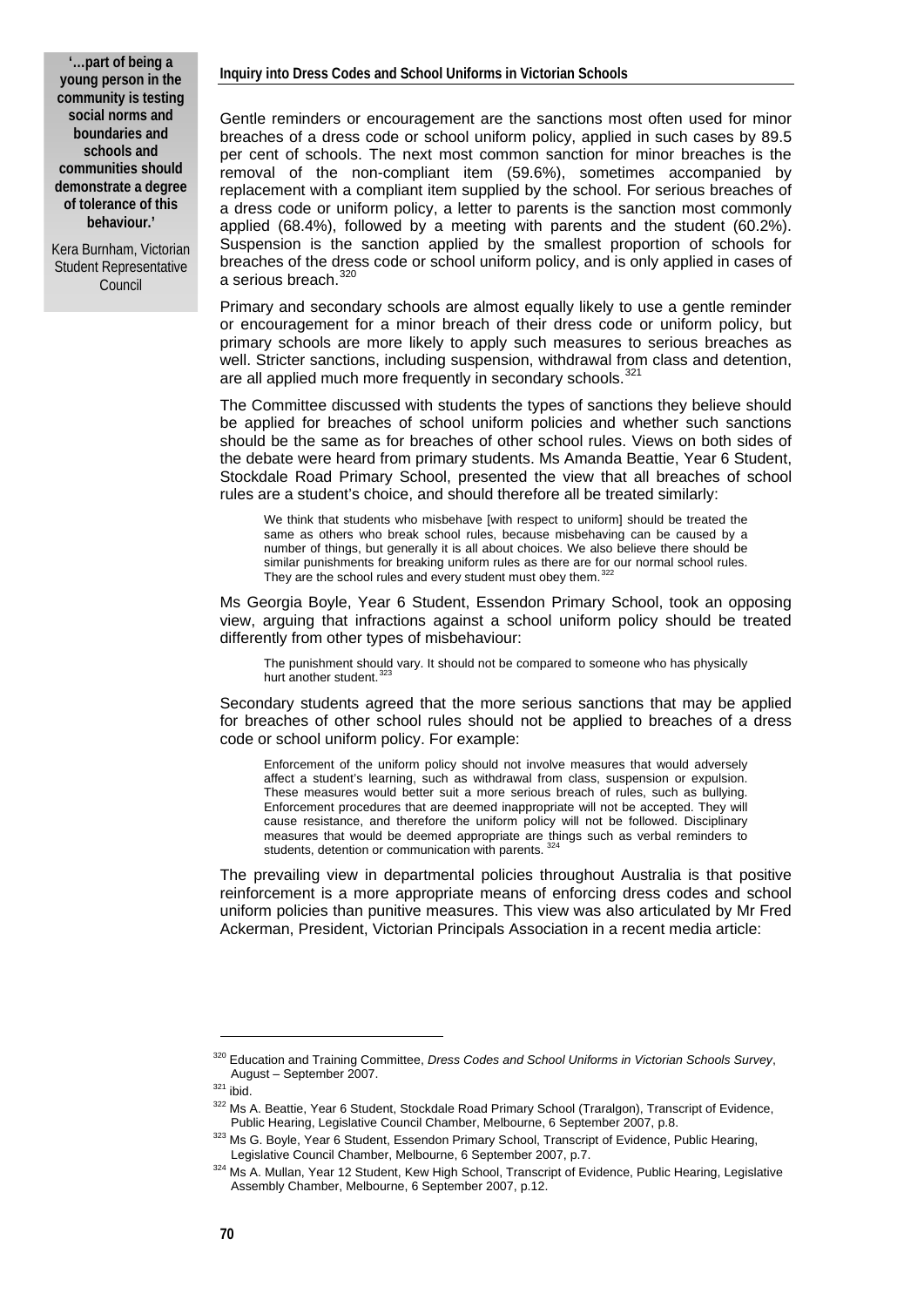If people are coming to this issue from the point of view of punishment…they're on the wrong tram...You won't get blind adherence to wearing a uniform by using draconian<br>practices.<sup>[325](#page-8-0)</sup>

The following comment from Mr John Gow, Principal, Mont Albert School, suggests that positive reinforcement may be especially effective for younger students:

In primary schools most children like to conform and the wearing of the uniform helps them to feel accepted and that they belong. I realise that in secondary schools this may<br>not be the case and that sanctions may be necessary.<sup>[326](#page-8-1)</sup>

The following comment from Ms Amber Harry, Year 6 Student, Belvedere Park Primary School, supports the idea that primary students prefer to comply with uniform policies:

When our school has an assembly, the principal and teachers give praise to the students for wearing their school uniforms and tell them how good they look…If you recognise or reward the students who do wear school uniform, the students who do not wear the uniform will get upset and will want to wear the uniform so they can also be recognised.

The Committee's survey received a comment from a special school, which also enforces its uniform policy through 'positive reinforcement and house points' for its students.<sup>[328](#page-8-3)</sup>

The Committee heard suggestions that secondary students may be more likely to deliberately rebel against rules for student dress and appearance.<sup>[329](#page-8-4)</sup> Therefore, compliance with dress codes and school uniform policies among older students may be best encouraged through negotiated approaches to sanctions. The Victorian Student Representative Council, which represents secondary students from across Victoria, emphasised that students should be involved in determining systems and sanctions for the enforcement of dress codes and school uniform policies, and even in their implementation:

In some cases, punishments imposed by a representative panel of students are more effective than those imposed by teachers or principals. However, this process would need to be carefully managed and completely transparent to avoid placing undue<br>pressure on students involved.<sup>[330](#page-8-5)</sup>

The kinds of systems favoured by the Student Representative Council would be flexible enough to reflect the nature and circumstances of individual offences, and tiered so that harsher sanctions would only be applied after 'giving students the chance to make good'.<sup>[331](#page-8-6)</sup> The Committee encourages schools to involve students in decision-making about the enforcement of their dress codes and school uniform policies.

The Committee also notes that breaches of dress codes and school uniform policies may not always be the fault of the student. Parents and carers may be responsible, either deliberately or inadvertently, for a student not wearing the full, correct uniform. The Committee was advised of a number of such cases where

<sup>325</sup> Mr F. Ackerman, President, Victorian Principals Association, cited in C.Milburn, 'Call for a tough stand

<span id="page-8-1"></span><span id="page-8-0"></span>on uniforms', *The Age*, 7 May 2007.<br><sup>326</sup> Mont Albert School, Written Submission, May 2007, p.1.<br><sup>327</sup> Ms A. Harry, Year 6 Student, Belvedere Park Primary School, Transcript of Evidence, Public Hearing,<br>Leaislative Counci

<span id="page-8-3"></span><span id="page-8-2"></span><sup>&</sup>lt;sup>328</sup> Respondent, Education and Training Committee, *Dress Codes and School Uniforms in Victorian Schools Survey*, August – September 2007.

<span id="page-8-4"></span><sup>&</sup>lt;sup>329</sup> For example. Dr M. Rose, Committee of Management, Victorian Aboriginal Education Association Inc, Transcript of Evidence, Public Hearing, Melbourne, 14 May 2007, p.29; Ms E. Bromham, Written Submission, June 2007, p.1; Mr J. Goodman, Assistant Principal, Princes Hill Secondary College, Transcript of Evidence, Public Hearing, Carlton North, 31 July 2007, p.3; Mr S. Smith, Year 11 Student, Yea High School, Transcript of Evidence, Public Hearing, Legislative Assembly Chamber, Melbourne, 4 June 2007, p.20; Ms L. Forrest, Year 11 Student, University High School, Transcript of Evidence, Public Hearing, Legislative Assembly Chamber, Melbourne, 4 June 2007, p.9.

<span id="page-8-5"></span><sup>330</sup> Mr D. Flakemore, Student Representative, Victorian Student Representative Council, Transcript of Evidence, Public Hearing, Melbourne, 4 June 2007, p.17. 331 ibid.

<span id="page-8-6"></span>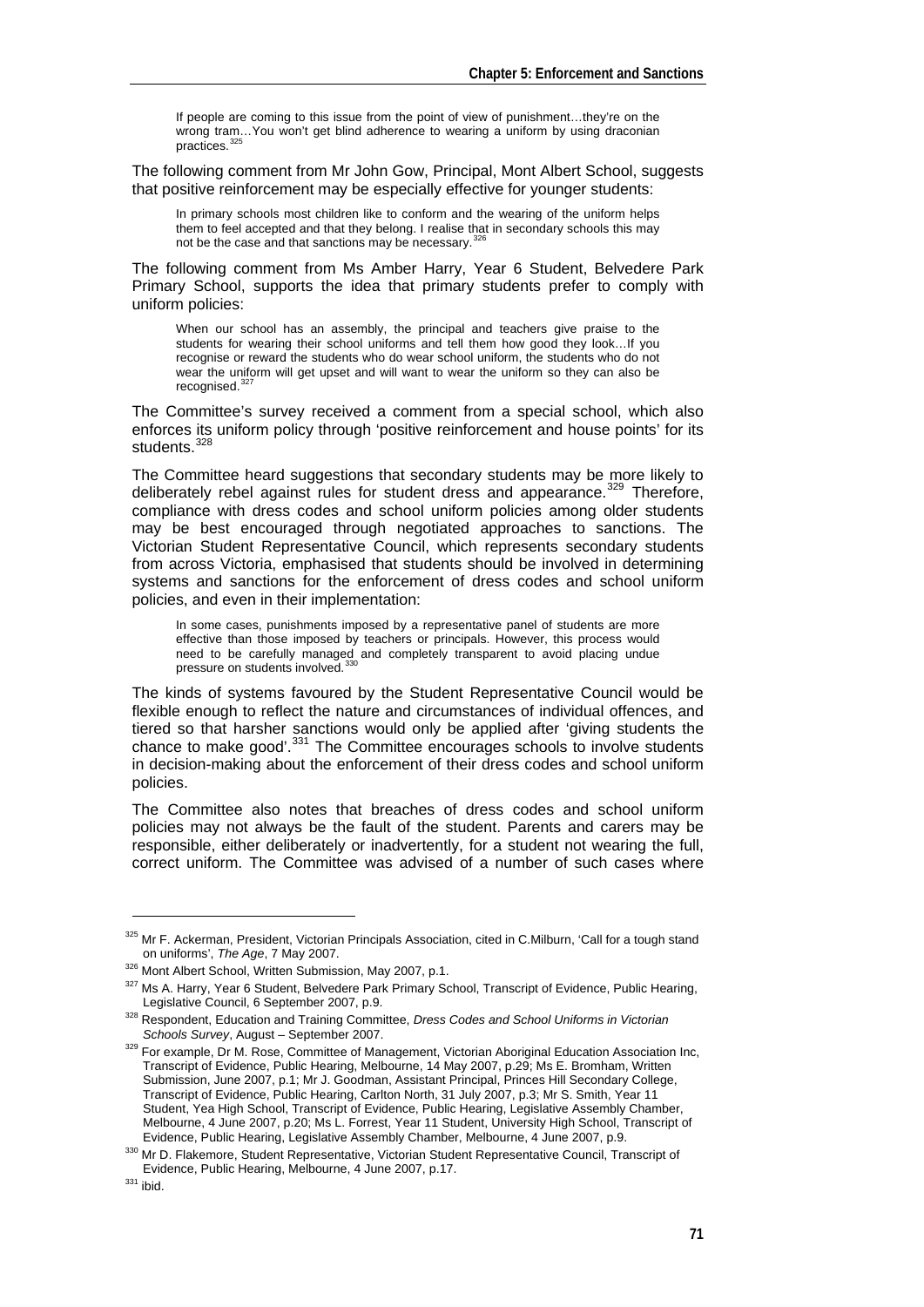students were penalised by the school due to the differing views of their parents and staff at the school. For example:

When the school first contacted us about this, we explained to them that ... I will get him another pair but not yet. Firstly, I cannot afford to continually go out and buy shoes and secondly he was nearly out of them and it was close to the end of term… They stuck him in time out which I later found out was for a week. Sitting in a room all day doing nothing just because of his shoes. If I kept him home for a week and sat him in his room doing nothing because I did not have black polishable shoes, what would have been said and done then.<sup>3</sup>

While a number of secondary schools remarked that schools should punish students for breaches of uniform policy even when they are caused or supported by their parents,<sup>[333](#page-9-1)</sup> several others noted that such sanctions would not be effective in securing compliance.<sup>[334](#page-9-2)</sup> The Committee believes that mediation and support are preferable in these circumstances.

The Committee notes that meetings or other communication with parents is currently the most common response to serious breaches of dress codes or uniform policies in Victorian schools.<sup>[335](#page-9-3)</sup> The Committee believes that by adopting a supportive and conciliatory approach to such communication, schools can readily resolve most disputes relating to dress codes and school uniform policies. It is essential that during such discussions, schools seek to uncover the underlying reasons for non-compliance, and work with students and their families to find a mutually acceptable solution. The Committee notes that if such issues cannot be resolved at a local level, mediation services may be available, as discussed in Chapter 8.

#### **Exclusion and Suspension**

The Committee found that the most contentious of possible sanctions for breaches of dress codes or school uniform policies is the exclusion of students from learning opportunities. The Department of Education and Early Childhood Development advises schools to take care that students' studies are not adversely affected by the enforcement of a dress code or school uniform policy. Sanctions involving exclusion from school activities will therefore not normally be appropriate:

Any infringement of a dress code is not usually linked with interference to the rights of other students or the capacity of a teacher to teach a class, and therefore withdrawal from classroom instruction (or other school activities) will not normally apply. Exception to this would include issues of safety or issues relating to students representing the school in the community for optional educational activities.<sup>[336](#page-9-4)</sup>

The Committee found that a similar stance on exclusion is taken by all jurisdictions in Australia that have policy statements on dress codes and school uniform policies, as well as by the Catholic Education Commission of Victoria.<sup>[337](#page-9-5)</sup> The Committee notes that in Queensland, legislation limits the sanctions that may be applied to breaches of dress codes or school uniform policies to: after school or lunchtime detention; exclusion from activities in which the student is representing the school; or exclusion from any activity that is not an essential school educational program.<sup>[338](#page-9-6)</sup>

-

<span id="page-9-0"></span><sup>&</sup>lt;sup>332</sup> Ms T. Marshall & Mr D. Marshall, Parents, Written Submission, July 2007, p.1.<br><sup>333</sup> For example, Eumemmerring College Council, Written Submission, May 2007, p.1; Whittlesea<br>Secondary College, Written Submission, July

<span id="page-9-2"></span><span id="page-9-1"></span><sup>334</sup> Ms J. Covington, Written Submission, May 2007, p.8; Pakenham Hills Primary School Council, Written Submission, May 2007, p.1; Hawkesdale P–12 College School Council, Written Submission, May

<span id="page-9-3"></span><sup>2007,</sup> p.1. 335 Education and Training Committee, *Dress Codes and School Uniforms in Victorian Schools Survey*,

<sup>&</sup>lt;sup>336</sup> Department of Education and Early Childhood Development 2007, 'Student dress code', section 4.8<br>(updated May 2006), Victorian Government Schools Reference Guide, DEECD, Melbourne.

<span id="page-9-6"></span><span id="page-9-5"></span><span id="page-9-4"></span><sup>337</sup> Catholic Education Commission of Victoria Ltd, Written Submission, May 2007, p.2.<br>338 Section 362. Education (General Provisions) Act 2006 (Queensland).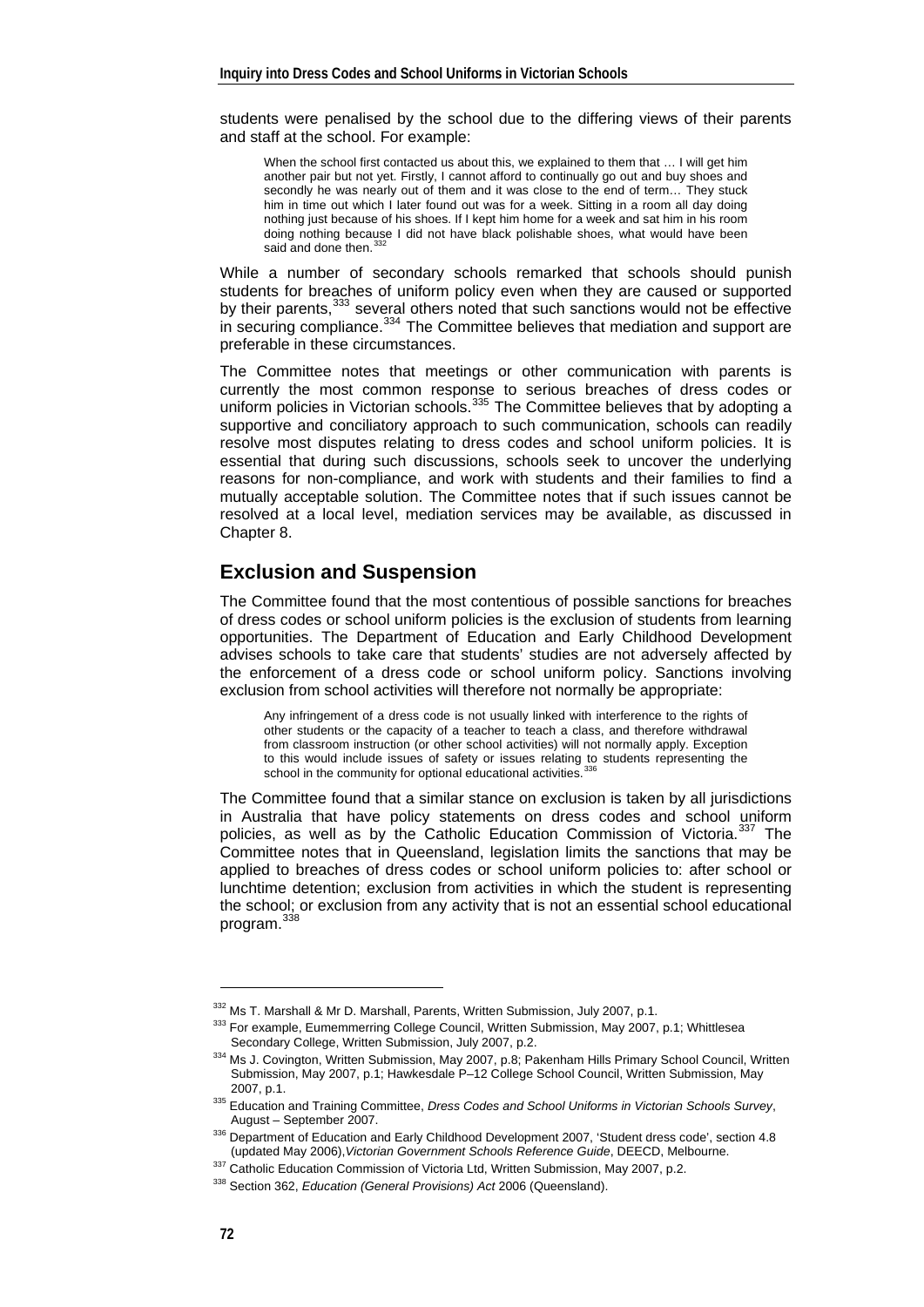The Committee heard a range of additional views against the exclusion of students for breaches of dress codes and school uniform policies. A number of written submissions from parents argued against exclusion,<sup>[339](#page-10-0)</sup> as did several students at public hearings.<sup>[340](#page-10-1)</sup> It is interesting to note that students often take a broad view of what they consider to be essential educational activities. For example, when debating the Committee's mock *'School Uniform Bill 2007'*, students from Warragul Regional College suggested that withdrawal of privileges (including exclusion from extracurricular activities and excursions) should be considered an appropriate disciplinary measure for the enforcement of dress codes and school uniforms.<sup>[341](#page-10-2)</sup> Other students spoke against Warragul Regional College's proposed amendment to the 'Bill':

I personally believe excursions are very important learning paths that allow students to embrace another way of learning, such as going to a French cafe, to say, 'Parlez vous Français?' or something like that. It is a very important part of learning to realise that you can learn out of the classroom situation.<sup>[342](#page-10-3)</sup>

If it is to do with an excursion to do with a certain subject, a certain class, getting taken away from that because of something you are not wearing could affect your learning.<br>Therefore I do not really agree with this either.<sup>[343](#page-10-4)</sup>

One of the strongest opponents of exclusion practices was Dr Mark Rose, Committee of Management, Victorian Aboriginal Education Association Inc:

…core learning is really important for all kids and exclusion practices because of the wrong colour pants or the wrong jumper is totally inappropriate.<sup>3</sup>

The Law Institute of Victoria strongly argued against enforcing a dress code or school uniform policy through student suspension or expulsion:

The Law Institute of Victoria submits that a student should *never* be suspended or expelled from school, on the basis of a breach of school uniform policy.<sup>3</sup>

In the Institute's view, a dress code or school uniform policy enforced by suspension or expulsion would not constitute a 'reasonable limit' under the *Equal Opportunity Act* 1995 or the *Charter of Human Rights and Responsibilities Act*  2006*.*  $3$  However, Dr Helen Szoke, Chief Executive Officer, Victorian Equal Opportunity and Human Rights Commission, suggested that the appropriateness of suspension depends on its intended outcome:

Suspension on the grounds of uniform would depend on what the suspension is trying to achieve in relation to the interests of the individual and the interests of the school community.<sup>3</sup>

In considering the impacts of suspension or other forms of exclusion, the Committee notes that many students who breach school uniform policies are already more likely to be at risk of exclusion and disengagement from schooling than those who comply with such policies. The following comment from the Parents

<span id="page-10-0"></span><sup>339</sup> For example, Ms L. McCurdy, Parent, Written Submission, April 2007, p.4; Port Melbourne Primary School Parents and Friends Association, Written Submission, June 2007, p.2; Ms K. Rolands, Parent, Written Submission, June 2007, p.2.

<span id="page-10-1"></span><sup>340</sup> For example, Mr R. Nyaguy, Year 10 Student, Sandringham College, Transcript of Evidence, Public Hearing, Legislative Assembly Chamber, Melbourne, 6 September 2007, p.13; Mr A. Dowsett, Year 12 Student, Princes Hill Secondary College, Transcript of Evidence, Public Hearing, Carlton North, 31<br>July 2007, p.18.

<span id="page-10-2"></span><sup>&</sup>lt;sup>341</sup> Ms M. Young, Year 10 Student, Warragul Regional College, Transcript of Evidence, Public Hearing, Legislative Assembly Chamber. Melbourne. 6 September 2007. p.14.

<span id="page-10-3"></span><sup>342</sup> Ms L. Forrest, Year 11 Student, University High School, Transcript of Evidence, Public Hearing,

Legislative Assembly Chamber, Melbourne, 6 September 2007, p.14.<br><sup>343</sup> Ms J. Longmuir, Year 9 Student, Kyneton Secondary College, Transcript of Evidence, Public Hearing,

<span id="page-10-4"></span>Legislative Assembly Chamber, Melbourne, 6 September 2007, p.14.<br><sup>344</sup> Dr M. Rose, Committee of Management, Victorian Aboriginal Education Association Inc, Transcript of<br>Evidence, Public Hearing, Melbourne, 14 May 2007, p.

<span id="page-10-8"></span><span id="page-10-7"></span>

<span id="page-10-6"></span><span id="page-10-5"></span> $345$  Law Institute of Victoria, Written Submission, June 2007, p.5.<br> $346$  ibid.<br> $347$  Dr H. Szoke, Chief Executive Officer, Victorian Equal Opportunity and Human Rights Commission, Transcript of Evidence, Public Hearing, Melbourne, 30 April 2007, p.21.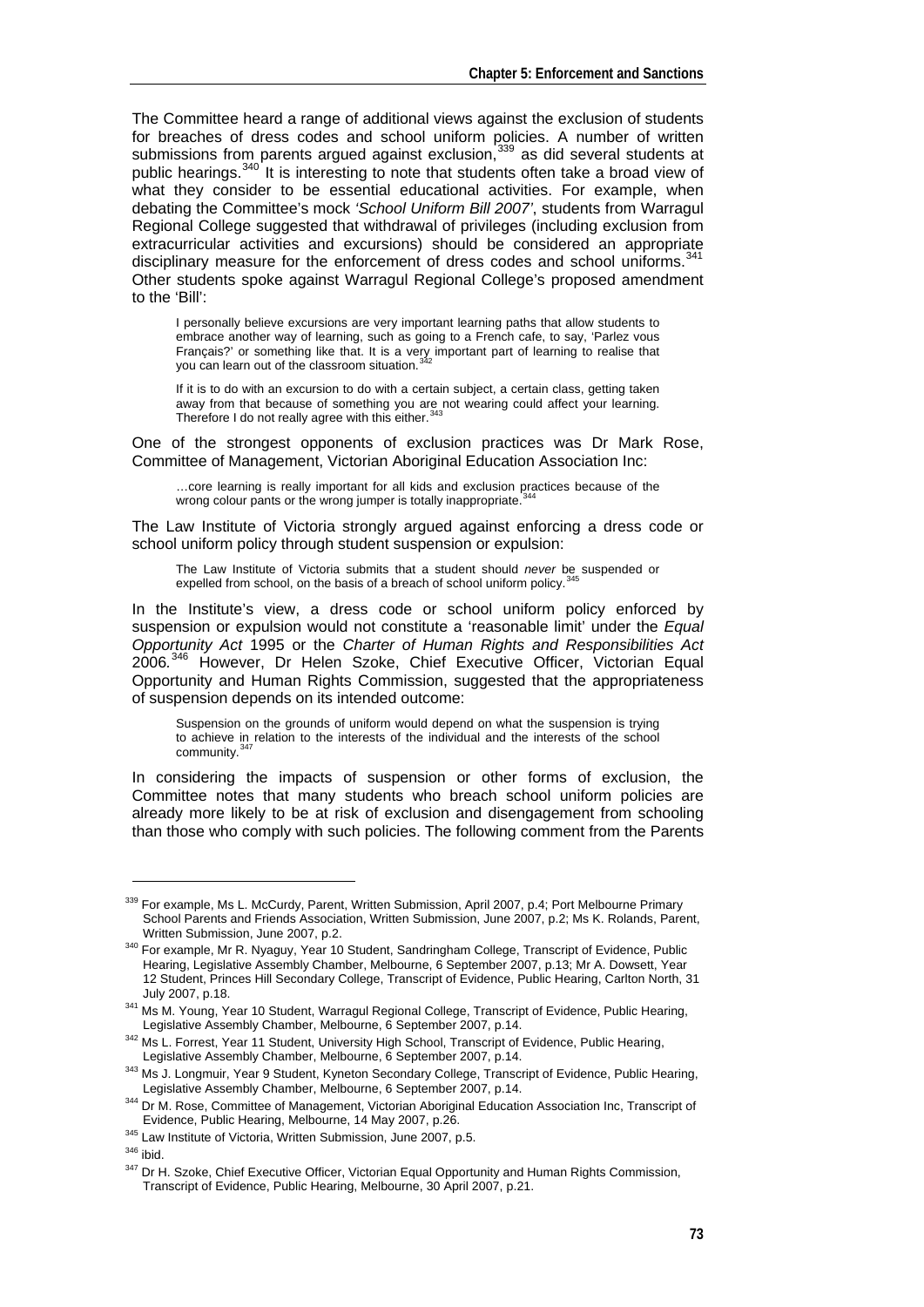**'I do not understand why enforcement needs to be such an issue for people. I have heard people say that the department does not back up schools when they say they are having trouble enforcing a school uniform. I think those people need to go back and talk to their students.'** 

> Jacinta Cashen, President, Victorian Council of School **Organisations**

Victoria online forum suggests that punishing these students through exclusion may only distance them further from schooling:

As for punishing students who are constantly out of uniform, for whatever reason, I don't see this as appropriate. Especially if the student is not wearing uniform as a type of protest toward the school. In these cases, most students are likely to be disengaged with the school anyway, and any measures against them, serious or otherwise, will only increase their feelings of ill-will.<sup>3</sup>

The Victorian Aboriginal Education Association Inc made similar comments in its written submission:

VAEAI strongly believes that schools must therefore take into account a wide range of considerations when developing measures for non-compliance with dress codes and must recognise that for some students, it is an achievement for them to be attending school. Schools should use positive incentives to encourage students to comply with school uniform policies. This means refraining from, as much as possible, punishing students for failing to wear uniforms as it can be counterproductive to raising their academic performance…The Education Department should advise schools not to suspend students for non-compliance with uniform policies. Any disciplinary actions taken against students should be determined on a case by case basis...

Dr Rose, Committee of Management, Victorian Aboriginal Education Association Inc expanded this argument in a public hearing, noting that there are better alternatives to exclusion for students already at risk of disengagement:

There can be alternatives. Again, you have got to look at the cause. Is it a defiance of the rule? In that case a sanction is necessary, without any question, but a sanction can be community service within a school, it can be personal learning, developing, writing a paper — if it is defiance. If it is because of economic needs, no sanction is warranted. It is tough. They both look the same, but that is where the principal needs to know the kid. If it is rebellion — I know that can be a bit healthy, too — a sanction which is in-house and of value to the school community is far more smarter and strategic than, say, one<br>that takes a kid out of learning. No-one wins then. <sup>[350](#page-11-2)</sup>

Nonetheless, the Committee heard a significant number of concerns from schools, stating that they need greater powers to enforce their dress codes and school uniform policies. These concerns appeared throughout all forms of evidence to the inquiry, including written submissions, survey comments and public hearings. Mr Jim Alsop, a government secondary school principal, explained that these powers should include the power to exclude students, in all circumstances except where non-compliance is related to cost:

School Councils need full powers to exclude students who do not comply (notwithstanding reasonable pricing and compassion for financial considerations).[351](#page-11-3)

Often, such comments and concerns were accompanied by requests that enforcement of school uniform policies receive stronger support from the Department of Education and Early Childhood Development. Mr Brian Burgess, President, Victorian Association of State Secondary Principals, indicated that departmental support for enforcement is one of the biggest issues currently facing government secondary schools with respect to dress codes and school uniform policies.<sup>35</sup>

Schools provided a variety of reasons for believing that stronger departmental backing for the enforcement of school uniform policies is important. One school suggested that insufficient departmental support is damaging the reputation of the government school sector:

<span id="page-11-0"></span><sup>348</sup> Ms S. Healy, 'Should school uniforms be compulsory?', *Parents Victoria online forum*, 10 September

<span id="page-11-1"></span><sup>2007,</sup> Parents Victoria website, <http://www.cybertext.net.au/pv/discussion.htm>.<br><sup>349</sup> Victorian Aboriginal Education Association Inc, Written Submission, May 2007, p.6.<br><sup>350</sup> Dr M. Rose, Committee of Management, Victorian

<span id="page-11-4"></span><span id="page-11-3"></span><span id="page-11-2"></span><sup>&</sup>lt;sup>351</sup> Mr Jim Alsop, School Principal, Written Submission, June 2007, p.1.<br><sup>352</sup> Mr B. Burgess, President, Victorian Association of State Secondary Principals, Transcript of Evidence, Public Hearing, Melbourne, 30 April 2007, p.9.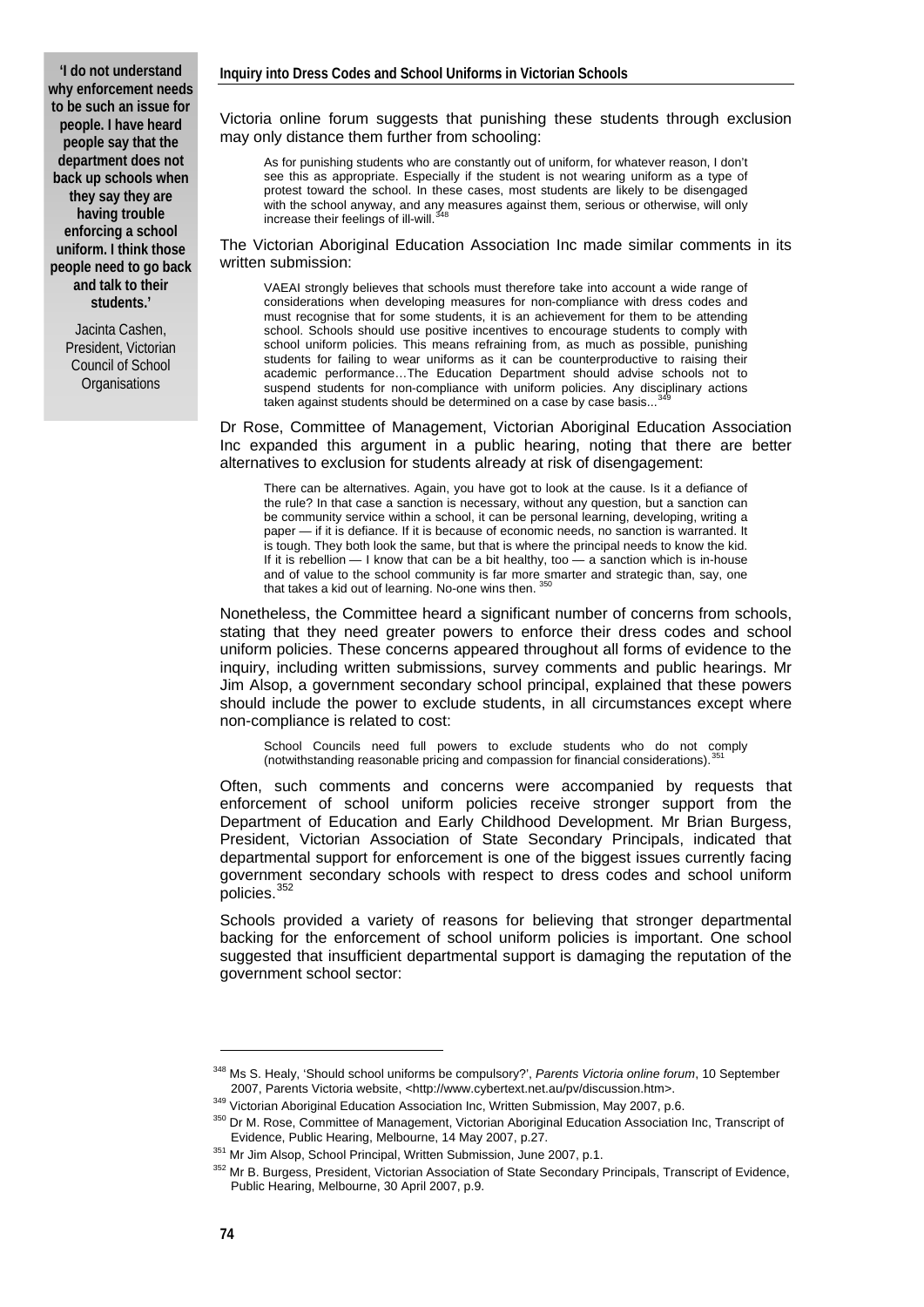Schools need more support from the Department of Education and Training to enforce uniform. Schools are judged by the community on uniform standards, and a lack of government support for uniforms helps undermine state schools.<sup>[353](#page-12-0)</sup>

Charlton College School Council believes that the limitations on the powers of schools in enforcing their uniform policies prevent school staff from fulfilling their responsibilities:

Our council believes that we should be given greater powers to enforce the uniform policy. At the moment our Principal and staff have the responsibility to enforce the policy, but in reality have very few powers if parents and students wish to disregard the uniform policy of the school.<sup>3</sup>

Eumemmerring College Council also argued that strong enforcement of a dress code or uniform policy supports compliance with other school rules:

Strong enforcement of the uniform code is necessary to establish an environment where students accept the need to conform to school rules…Schools need a clear mandate to enforce a dress code. [355](#page-12-2)

The Committee notes the frequency with which these and similar comments appeared in evidence to the inquiry and the level of frustration apparent within them.

The Committee found that in practice, Victorian students are regularly being excluded from school activities for breaches of dress codes and uniform policies.<sup>[356](#page-12-3)</sup> Survey results show that 26.4 per cent of Victorian government secondary schools are prepared to suspend students for serious breaches of their dress codes or school uniform policies.<sup>[357](#page-12-4)</sup> Students may be suspended for serious infractions of dress codes and school uniform policies in an even greater proportion of secondary schools in the Catholic (46.2%) and independent  $(34.4%)$  sectors.  $358$ 

The survey findings are borne out by evidence in written submissions to the inquiry. A 2005 government school newsletter contains a message from the principal stating that students may be suspended for breaches of the school's uniform policy:

Any students wearing different coloured t-shirts next term may be suspended from school as the wearing of the wrong colour will be seen as an act of defiance.<sup>3</sup>

Written submissions from other government schools also state that students can be suspended for breaches of the dress code or uniform policy, if such breaches are sufficiently serious.<sup>[360](#page-12-7)</sup>

Mr Brian Burgess, President, Victorian Association of State Secondary Principals provided an explanation for the apparent discrepancy between government policy and current practice in schools. Mr Burgess reported that as such, suspensions for breaches of school uniform policy do occur, but typically 'on the grounds of non-compliance with an instruction from the principal'.<sup>[361](#page-12-8)</sup> Departmental guidelines allow for a student to be suspended if he or she 'fails to comply with any reasonable and

<span id="page-12-0"></span><sup>353</sup> Respondent, Education and Training Committee, *Dress Codes and School Uniforms in Victorian* 

<span id="page-12-2"></span>

<span id="page-12-1"></span><sup>&</sup>lt;sup>354</sup> Charlton College School Council, Written Submission, June 2007, p.1.<br><sup>355</sup> Eumemmerring College Council, Written Submission, May 2007, p.2.<br><sup>356</sup> Education and Training Committee, *Dress Codes and School Uniforms in* 

<span id="page-12-5"></span><span id="page-12-4"></span><span id="page-12-3"></span><sup>&</sup>lt;sup>357</sup> Includes secondary and primary/secondary schools.<br><sup>358</sup> Education and Training Committee, *Dress Codes and School Uniforms in Victorian Schools Survey*,<br>August – September 2007.

<span id="page-12-6"></span><sup>&</sup>lt;sup>359</sup> Whittlesea Secondary College Newsletter, 22 June 2005. Copy supplied by Ms B. Johns, Parent,<br>Written Submission, May 2007, p.17.

<span id="page-12-7"></span><sup>&</sup>lt;sup>360</sup> For example Lyndhurst Secondary School, Written Submission, May 2007, p.2; Princes Hill<br>Secondary College, Written Submission, May 2007, p.4.

<span id="page-12-8"></span><sup>361</sup> Mr B. Burgess, President, Victorian Association of State Secondary Principals, Transcript of Evidence, Public Hearing, Melbourne, 30 April 2007, p.5.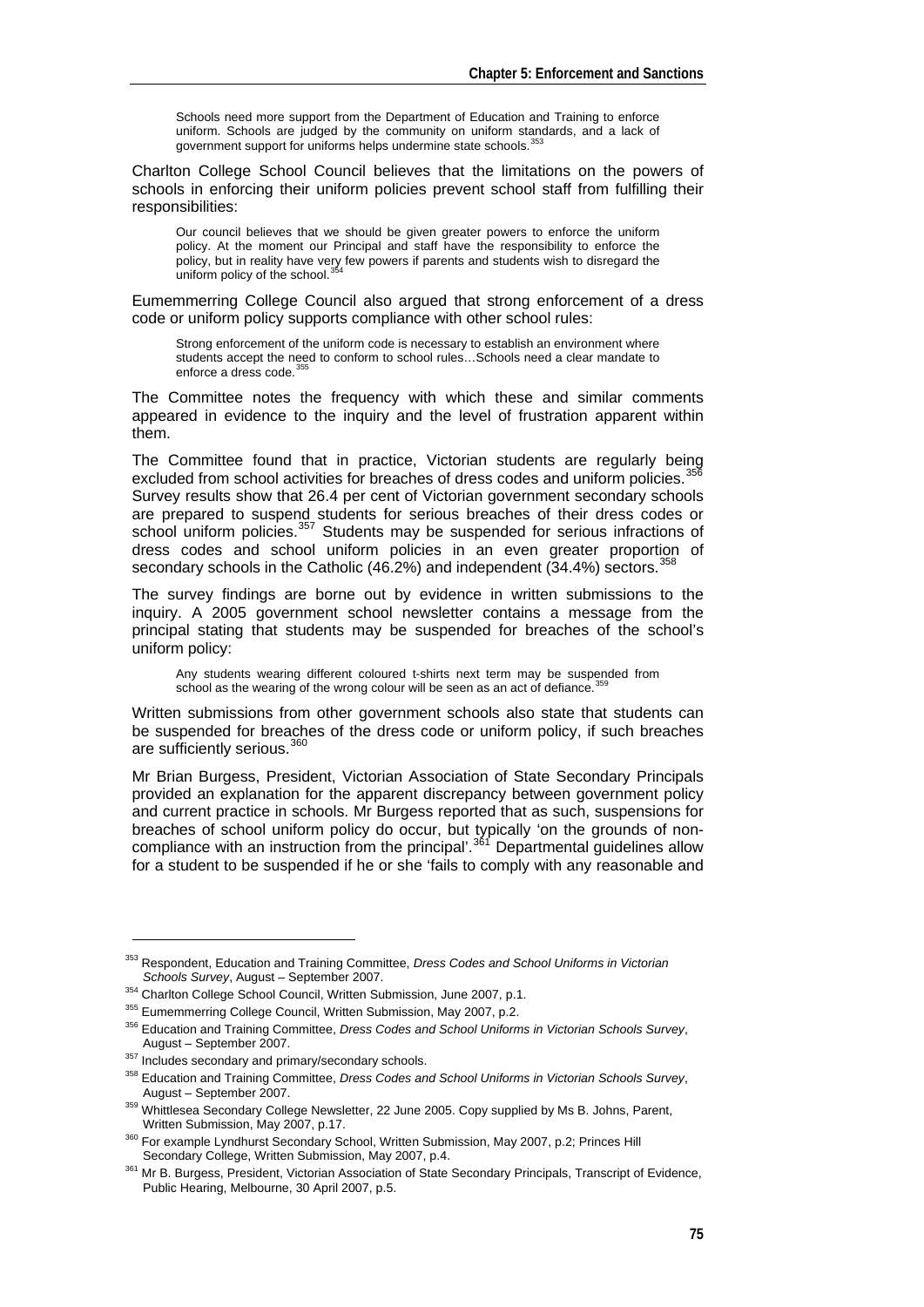**'At the moment, really, the government policy is that students should not be disallowed educational opportunities on the basis of not wearing a uniform…In a private school, if you do not wear a uniform you are not in the school, so why should we be treated any differently?'**

Brian Burgess, President, Victorian Association of State Secondary **Principals** 

clearly communicated instruction of a principal or teacher'.<sup>[362](#page-13-0)</sup> Such practices are typically reflected in school uniform policies as follows:

Where the College feels ongoing, unwarranted uniform non-compliance has become of a defiant nature, regular disciplinary measures may be invoked (including detention, time out, suspension, withdrawal of privileges, non-attendance at school and interschool activities)<sup>3</sup>

The Committee's survey also found that in Victorian schools, sending a student home to change into the correct uniform is a more commonly applied sanction than formal exclusion measures, such as withdrawal from class or suspension.<sup>[364](#page-13-2)</sup> Results showed that 74.9 per cent of secondary schools (including 69.6% of government secondary schools), 55.5 per cent of primary/secondary schools and 10.1 per cent of primary schools would send students home to change, most often in the case of a serious breach of the dress code or school uniform policy. Written submissions from schools similarly noted that students may be sent home to change into the correct uniform. $365$  In addition, 32.8 per cent of Victorian schools indicated that they would request a student not to return to school until they are in correct uniform.<sup>[366](#page-13-4)</sup> The Committee found many examples of such practices within various school uniform policies across all three sectors. For example:

Ongoing non-compliance (without written and satisfactory explanation from parents/guardians) will be met with a letter sent home requesting an immediate rectification of the problem… Further non-compliance will be met with a letter sent home requesting non-attendance until a conference takes place (Year Level Manager, parent, student).

The fourth time (in one term) a student is out of uniform without a note, the Deputy Principal – Students will immediately contact parents and they will come and collect the student from school. The student will stay at home until the uniform is worn correctly.

Again, this type of sanction is far more common in the secondary sector, with 61.1 per cent of secondary schools and 42.0 per cent of primary/secondary schools indicating they would request a student not to return to school until they are in correct uniform. This compares with only 5.7 per cent of primary schools.

It appears to the Committee that schools are currently enforcing dress codes and school uniform policies in a climate of some uncertainty. While many schools apply the full range of sanctions to breaches of their school uniform policies that would be applied to breaches of other school rules, it appears that many others feel unable to do so because of a perceived lack of departmental support. The Committee believes that clearer guidance on the issue will ensure that schools have accurate expectations for departmental support, as well as assist schools in considering the issues and implications around the various sanctions that they may choose to apply.

<span id="page-13-0"></span><sup>&</sup>lt;sup>362</sup> Department of Education and Early Childhood Development 2007, 'Student discipline procedures', section 4.7, (updated April 2005),*Victorian Government Schools Reference Guide*, DEECD,

<span id="page-13-1"></span>Melbourne. 363 Portland Secondary College, *School Uniform Policy*, Portland Secondary College website, <http://www.portlandsc.vic.edu.au/about/info\_for\_parents.html#uniform>, accessed on 14 November

<span id="page-13-2"></span><sup>2007. 364</sup> Education and Training Committee, *Dress Codes and School Uniforms in Victorian Schools Survey*,

<span id="page-13-3"></span><sup>365</sup> For example, Lyndhurst Secondary School, Written Submission, May 2007, p.2; Mooroolbark College

Written Submission, September 2007, p.1. 366 Education and Training Committee, *Dress Codes and School Uniforms in Victorian Schools Survey*,

<span id="page-13-5"></span><span id="page-13-4"></span>August – September 2007. 367 Portland Secondary College, *School Uniform Policy*, Portland Secondary College website, <http://www.portlandsc.vic.edu.au/about/info\_for\_parents.html#uniform>, accessed on 14 November 2007. 368 Catholic College Wodonga, *Code of Conduct*, Catholic College Wodonga website,

<sup>&</sup>lt;http://www.ccw.vic.edu.au/ccwprofile/policies/Code%20of%20Conduct.pdf>, accessed on 14

<span id="page-13-7"></span><span id="page-13-6"></span>November 2007.<br><sup>369</sup> Comparable figures for the government sector are: secondary schools, 47.0%; primary and secondary schools, 24.0%; and primary schools, 6.0%. Source: Education and Training Committee, *Dress Codes and School Uniforms in Victorian Schools Survey*, August – September 2007.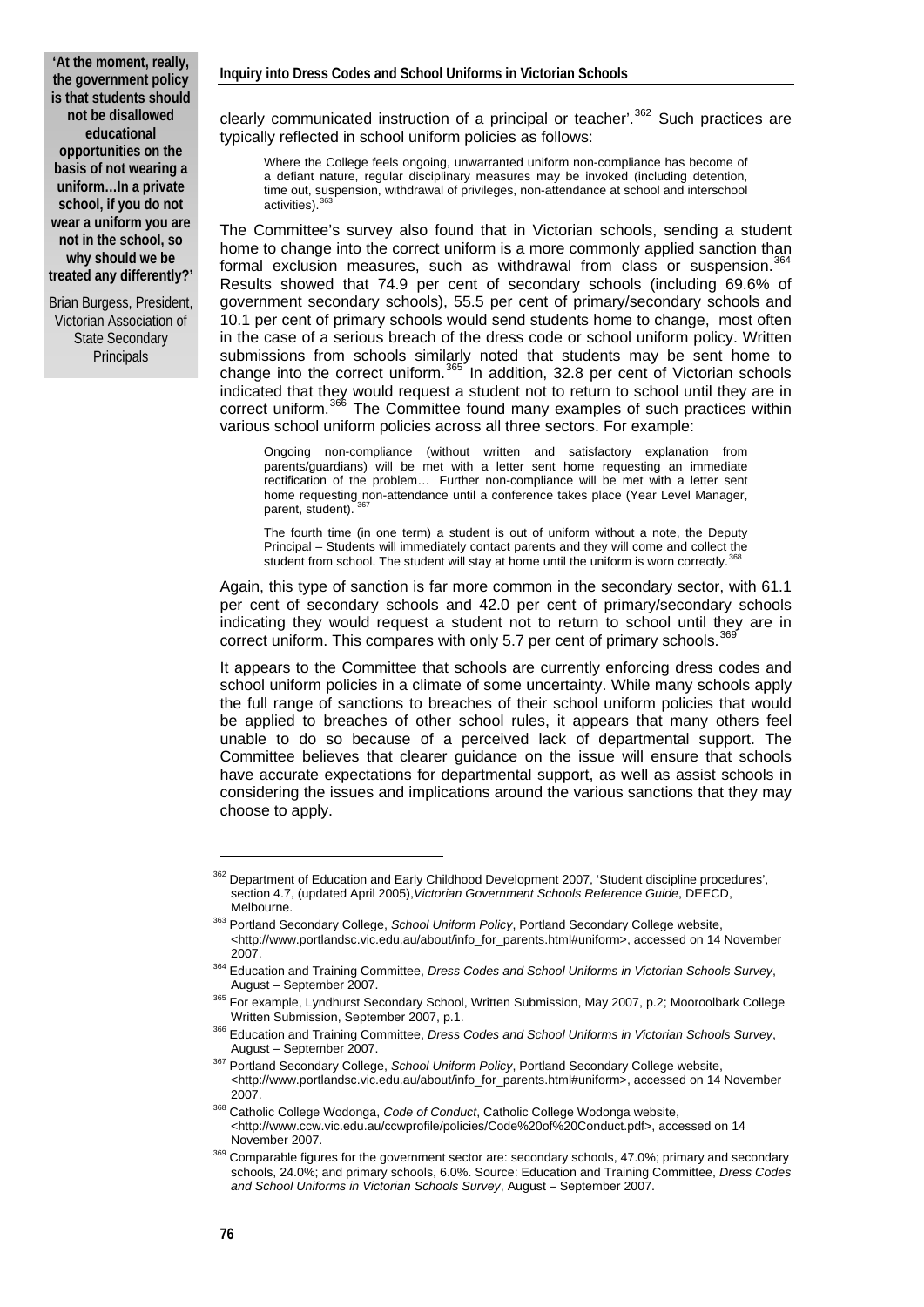The Committee further notes that during consultation for its recent revisions to its guidelines on school uniform related policies, the UK Department for Children, Schools and Families received similar complaints to those received by this inquiry. Some contributors called for greater departmental support for schools in enforcing their dress codes and uniform policies, as well stronger guidance on the issue of exclusion.<sup>[370](#page-14-0)</sup> The Department therefore revised its guidelines to permit exclusion for breaches of school uniform policies, in certain cases:

A head teacher can discipline a pupil for breach of uniform/appearance policy. However, DCSF does not consider exclusion to be an appropriate response to breaches of school uniform/appearance policy, **except** where they are persistent and defiant. Where a pupil repeatedly refuses to comply with school uniform policy even if they do not otherwise display poor behaviour, we believe that exclusion could be an appropriate response, depending on the circumstances of the case.<sup>3</sup>

The revised UK guidelines also provide detailed advice on sending students home to change non-compliant clothing. This includes information on an appropriate period of absence, considerations of parental availability, and the difference between an authorised absence from school and a formal exclusion.  $372$ 

While the Committee believes that exclusion from learning opportunities should always be seen as a last resort, the Committee generally supports the position outlined in the recently revised UK guidance to schools on school uniform and related policies. The Committee therefore recommends that the Department of Education and Early Childhood Development consider similar revisions to its guidelines for the enforcement of dress codes and school uniform policies in Victorian schools. Such revisions should clarify the sanctions from which schools may choose in enforcing their dress codes and school uniform policies, and the circumstances in which they may be applied. In doing so, the Department should give consideration to all forms of enforcement, including those that involve the exclusion of students from schooling.

**Recommendation 5.2:** That the Department of Education and Early Childhood Development publish detailed guidelines regarding acceptable sanctions for infringements of dress codes or school uniform policies. This should involve discussion of specific sanctions, including various forms of exclusion, and the circumstances in which they may be applied.

# **Conclusion**

The Committee found that a number of matters relating to the enforcement of a dress code or school uniform policy need to be determined through consultation between schools and their communities. Most importantly, schools and communities must establish shared standards for the enforcement of the code or uniform policy, to ensure that expectations regarding compliance are as consistent as possible across all parties involved. In most schools, these expectations will be supported by a system of appropriate sanctions, which should also reflect the standards of the school community, including the students.

The Committee also believes that it is important for expectations relating to the enforcement of dress codes or school uniform policies to be made clear at a systemic level. The Committee found that there is currently a discrepancy between expectations among schools and the perceived level of support provided to them by the Department of Education and Early Childhood Development. In the Committee's view, clearer departmental guidelines, as suggested in recommendations throughout this report, will greatly assist schools in developing

-

<span id="page-14-0"></span><sup>370</sup> Department for Children, Schools and Families (United Kingdom) 2007, *Guidance to Schools on* 

<span id="page-14-1"></span>*School Uniform Related Policies – Consultation Response and Summary Report*, DCSF, London. 371 Department for Children, Schools and Families (United Kingdom) 2007, *DCSF Guidance to Schools on School Uniform and Related Policies,* DCSF, London. 372 ibid.

<span id="page-14-2"></span>